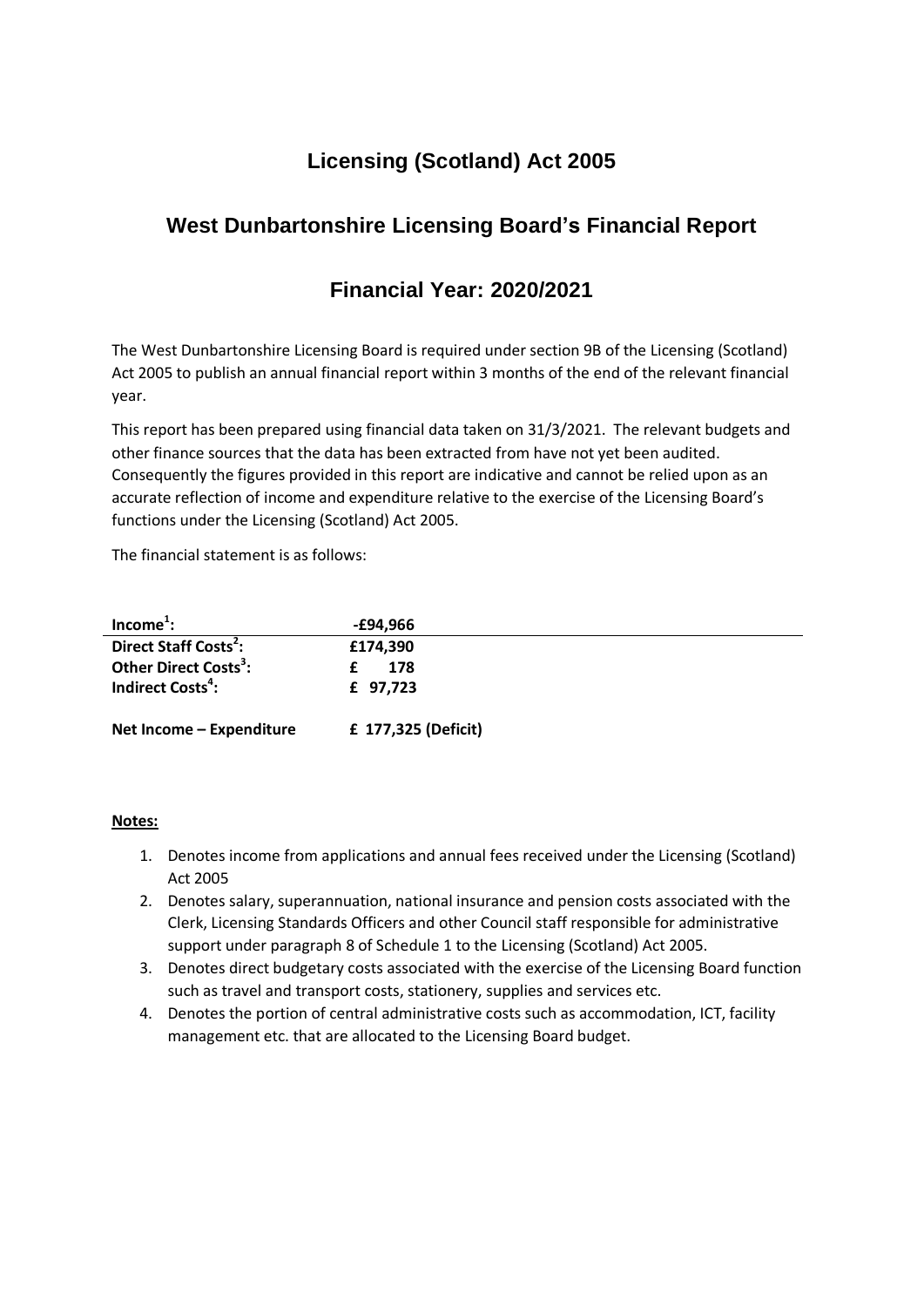## **Licensing (Scotland) Act 2005**

### **West Dunbartonshire Licensing Board's Financial Report**

### **Financial Year: 2020/2021**

The West Dunbartonshire Licensing Board is required under section 9B of the Licensing (Scotland) Act 2005 to publish an annual financial report within 3 months of the end of the relevant financial year.

This report has been prepared using financial data taken on 31/3/2021. The relevant budgets and other finance sources that the data has been extracted from have not yet been audited. Consequently the figures provided in this report are indicative and cannot be relied upon as an accurate reflection of income and expenditure relative to the exercise of the Licensing Board's functions under the Licensing (Scotland) Act 2005.

The financial statement is as follows:

### **Income<sup>1</sup> :**

| <b>Provisional Premises Licence</b>   | $-£400$            |
|---------------------------------------|--------------------|
| Confirmation                          | $-£1,800$          |
| <b>Annual Fees</b>                    | $-£87,553$         |
| <b>Transfers</b>                      | $-£360$            |
| <b>Minor Variations</b>               | $-E525$            |
| <b>Major Variations</b>               | $-£600$            |
| <b>Extended Hours</b>                 | $-E0$              |
| <b>Occasional Licence</b>             | $-£902$            |
| Personal Licence                      | $-E2,825$          |
| <b>Total</b>                          | $-£94,966$         |
|                                       |                    |
| Direct Staff Costs <sup>2</sup> :     |                    |
| <b>Licensing Administration Costs</b> | £ 100,026          |
| Legal Services                        | £ 51,712           |
| <b>Administrative Support</b>         | £ 16,422           |
| <b>Elected Members</b>                | £ 6,230            |
| <b>Total</b>                          | £ 174,390          |
|                                       |                    |
| Other Direct Costs <sup>3</sup> :     |                    |
| <b>Training and Development</b>       | £                  |
| Stationery                            | $\pmb{\mathsf{f}}$ |
| <b>Supplies and Services</b>          | £42                |
| Pays to Other Agencies Bodies         | £                  |
| Transport                             |                    |
| Travel                                | £136               |
| Total:                                | £ 178              |
|                                       |                    |
| Indirect Costs <sup>4</sup> :         |                    |
|                                       | ICT £36.844        |

|                             | ICT £36,844 |
|-----------------------------|-------------|
| Accommodation £ 7,290       |             |
| Facility Management £50,547 |             |
| Financial Services £ 3.042  |             |